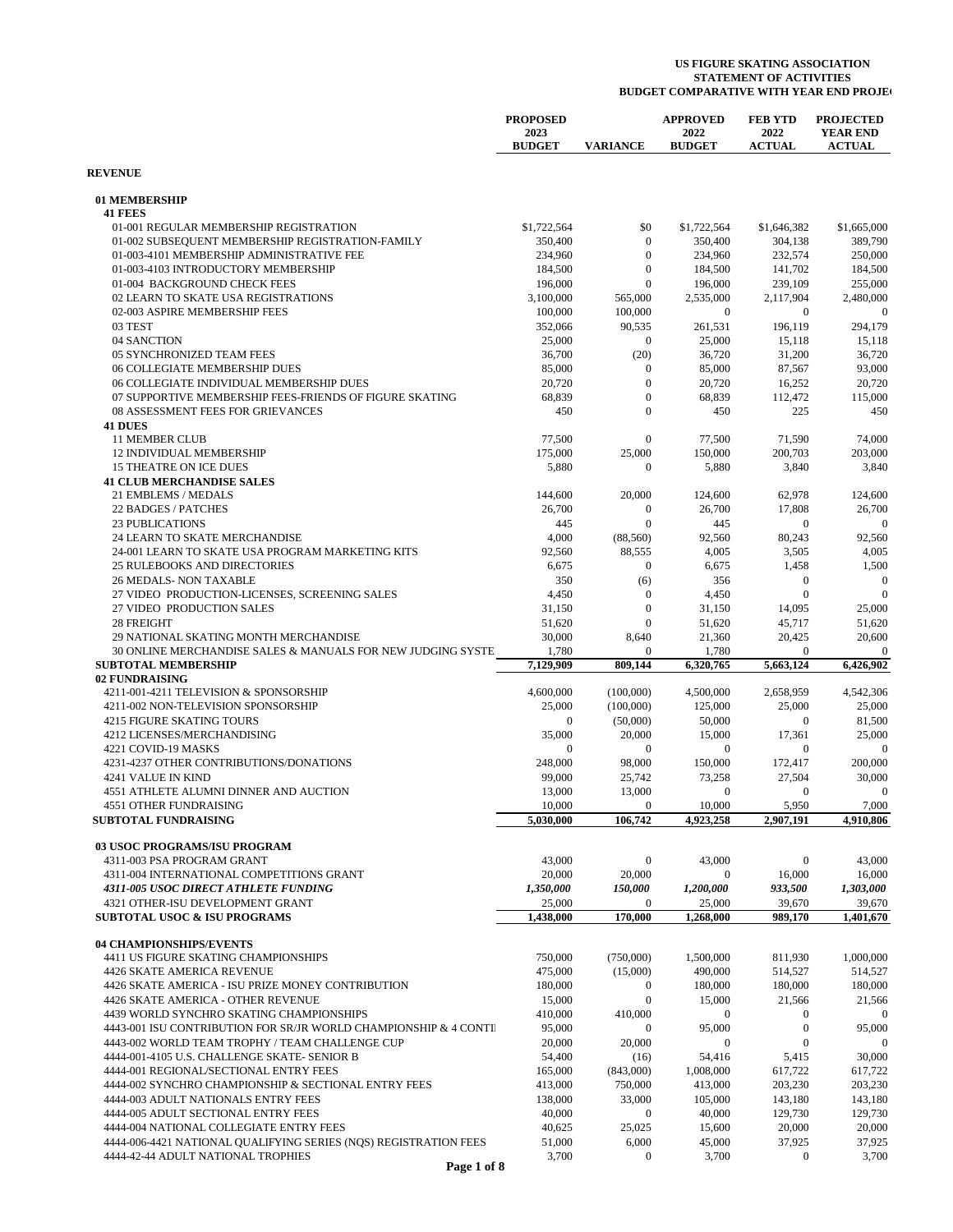|                                                                   | <b>PROPOSED</b><br>2023<br><b>BUDGET</b> | <b>VARIANCE</b>          | <b>APPROVED</b><br>2022<br><b>BUDGET</b> | <b>FEB YTD</b><br>2022<br><b>ACTUAL</b> | <b>PROJECTED</b><br><b>YEAR END</b><br><b>ACTUAL</b> |
|-------------------------------------------------------------------|------------------------------------------|--------------------------|------------------------------------------|-----------------------------------------|------------------------------------------------------|
| 4450 INTERCOLLEGIATE COMPETITIONS ENTRY FEES                      | 263,000                                  | 103,000                  | 160,000                                  | 204,706                                 | 204,706                                              |
| <b>SUBTOTAL CHAMPIONSHIPS/EVENTS</b>                              | 3,113,725                                | (1,010,991)              | 4,124,716                                | 2,889,931                               | 3,201,286                                            |
| <b>04 PROGRAM REVENUE</b>                                         |                                          |                          |                                          |                                         |                                                      |
| 4451-001 NATIONAL SOLO DANCE COMPETITION                          | 15,000                                   | $\boldsymbol{0}$         | 15,000                                   | 8,960                                   | 8,960                                                |
| 4451-004 CLUB EDUCATION SEMINAR                                   | 5,000                                    | $\mathbf{0}$             | 5,000                                    | $\mathbf{0}$                            | 5,000                                                |
| 4451-005 SYNCHRO CHALLENGE SERIES FEES                            | 8,750                                    | $\overline{0}$           | 8,750                                    | 6,000                                   | 6,000                                                |
| 4451-006 LEARN TO SKATE USA PROGRAM REGISTRATION FEES             | 1,600                                    | $\overline{0}$           | 1,600                                    | 200                                     | 1,600                                                |
| 4451-008 LEARN TO SKATE USA INSTRUCTOR WORKSHOP FEES              | 3,000                                    | $\mathbf{0}$             | 3,000                                    | $\mathbf{0}$                            | 3,000                                                |
| 4451-009 NATIONAL PAIRS CAMP REVENUE                              | 10,666                                   | 6                        | 10,660                                   | $\overline{0}$                          | $\overline{0}$                                       |
| 4451-010 U.S. CHALLENGE SKATE COMPETITION                         | 29,625                                   | $\overline{0}$           | 29,625                                   | $\overline{0}$                          | 29,625                                               |
| 4451-011 SYNCHRONIZED MONITORING ENTRY FEES                       | 10,000                                   | 2,500                    | 7,500                                    | $\overline{0}$                          | $\mathbf{0}$                                         |
| 4451-013 S.T.A.R.S. PROGRAM REGISTRATION FEES                     | 39,450                                   | $\mathbf{0}$             | 39,450                                   | $\Omega$                                | 15,000                                               |
| 4451-016 ICE MEN FEES                                             | 2,000                                    | (2,000)                  | 4,000                                    | $\theta$                                | $\mathbf{0}$                                         |
| 4451-017 NATIONAL THEATRE ON ICE                                  | 57,375                                   | $\mathbf{0}$             | 57,375                                   | 5,120                                   | 5,120                                                |
| 4451-018-4422 THEATRE ON ICE - APPAREL                            | 5,000                                    | $\overline{0}$           | 5,000                                    | $\mathbf{0}$<br>$\overline{0}$          | $\bf{0}$                                             |
| 4451-019 COLLEGIATE WORKSHOP<br>4451-020 HIGH SCHOOL FINAL        | 2,500<br>6,250                           | (80,000)<br>$\mathbf{0}$ | 82,500<br>6,250                          | 6,225                                   | $\boldsymbol{0}$<br>6,225                            |
| 4551-017 DREAM CAMP ENTRY FEES                                    | 32,000                                   | (10,000)                 | 42,000                                   | 3,070                                   | 3,070                                                |
| 4551-021 EXCEL REGISTRATION FEES                                  | 71,000                                   | 28,250                   | 42,750                                   | 55,800                                  | 55,800                                               |
| 4551-024 SHOWCASE COMPETITION ENTRY FEES                          | $\overline{0}$                           | $\boldsymbol{0}$         | $\mathbf{0}$                             | $\mathbf{0}$                            | $\mathbf{0}$                                         |
| 4551-025 DEVELOPMENT DANCE PROGRAM                                | 27,850                                   | $\mathbf{0}$             | 27,850                                   | 9,773                                   | 9,773                                                |
| 4551-026 ADULT COMPETITION SERIES                                 | 2,000                                    | $\overline{0}$           | 2,000                                    | 1,040                                   | 1,040                                                |
| 4551-027 COMPETE USA NATIONAL FESTIVAL                            | 20,000                                   | $\mathbf{0}$             | 20,000                                   | $\overline{0}$                          | $\mathbf{0}$                                         |
| 4551-028 VIRTUAL CELEBRATION-NATIONAL DEVELOPMENT CAMP            | 9,800                                    | $\overline{0}$           | 9,800                                    | 118,189                                 | 118,189                                              |
| 4551-029 SINGLES DEVELOPMENT CAMP                                 | 9,800                                    | $\overline{0}$           | 9,800                                    | 3,660                                   | 3,660                                                |
| 4460 DANCE /PAIRS JUDGES SCHOOL FEES                              | $\mathbf{0}$                             | $\overline{0}$           | $\boldsymbol{0}$                         | 1,750                                   | 1,750                                                |
| 01-4114-003 ATHLETE ACCELERATION CAMP                             | $\overline{0}$                           | $\overline{0}$           | $\mathbf{0}$                             | $\mathbf{0}$                            | $\mathbf{0}$                                         |
| 01-4105-002 SYNCHRO FESTIVAL                                      | 39,500                                   | $\overline{0}$           | 39,500                                   | 7,000                                   | 7,000                                                |
| 4444-002 SYNCHRONIZED SKATING TEAM APPAREL                        | 25,000                                   | 19,000                   | 6,000                                    | 27,115                                  | 27,115                                               |
| 4444-002 -4102 TECHNICAL PANEL SEMINAR FEES                       | 10,000                                   | $\boldsymbol{0}$         | 10,000                                   | $\mathbf{0}$                            | 10,000                                               |
| 6415 IJS EQUIPMENT RENTAL                                         | 20,000                                   | $\mathbf{0}$             | 20,000                                   | 10,249                                  | 10,250                                               |
| <b>SUBTOTAL PROGRAM REVENUE</b>                                   | 463,166                                  | (42, 244)                | 505,410                                  | 264,151                                 | 328,177                                              |
| <b>06 PUBLICATIONS/MAGAZINE</b>                                   |                                          |                          |                                          |                                         |                                                      |
| <b>46 SKATING MAGAZINE</b>                                        |                                          |                          |                                          |                                         |                                                      |
| 11-001 ADVERTISING                                                | 45,000                                   | $\boldsymbol{0}$         | 45,000                                   | 46,955                                  | 50,000                                               |
| 11-002 SUBSCRIPTIONS REVENUE                                      | 7,500                                    | $\boldsymbol{0}$         | 7,500                                    | 7,519                                   | 8,000                                                |
| 11-003 BACK ISSUE SALES                                           | 50                                       | $\boldsymbol{0}$         | 50                                       | 138                                     | 140                                                  |
| 11-004 MEMBERSHIP FEE ALLOCATION                                  | 100,000                                  | $\boldsymbol{0}$         | 100,000                                  | 89,896                                  | 100,000                                              |
| <b>SUBTOTAL PUBLICATIONS/MAGAZINE</b>                             | 152,550                                  | $\bf{0}$                 | 152,550                                  | 144,508                                 | 158,140                                              |
| <b>08 OTHER REVENUE</b>                                           |                                          |                          |                                          |                                         |                                                      |
| 4810-001-4811 DIVIDENDS/INTEREST                                  | 140,000                                  | 65,000                   | 75,000                                   | 307                                     | 15,000                                               |
| 4810-003 MISCELLANEOUS REVENUE                                    | 15,000                                   | $\boldsymbol{0}$         | 15,000                                   | 2,982                                   | 3,000                                                |
| 4810-002 PRIOR YEAR REVENUE                                       | $\overline{0}$                           | $\mathbf{0}$             | $\mathbf{0}$                             | 71.733                                  | 71.733                                               |
| <b>SUBTOTAL OTHER REVENUE</b>                                     | 155,000                                  | 65,000                   | 90,000                                   | 75,022                                  | 89,733                                               |
| TOTAL OPERATING REVENUE                                           | 17,482,350                               | 97,651                   | 17,384,699                               | 12,933,097                              | 16,516,714                                           |
| TOTAL OPERATING EXPENSES                                          | 22,052,350                               | (496, 151)               | 21,556,199                               | 12,843,237                              | 21,483,369                                           |
| U.S. FIGURE SKATING FOUNDATION GRANT                              | 3,820,000                                | 170,000                  | 3,650,000                                | 4,943,639                               | 4,943,639                                            |
| US FIGURE SKATING FOUNDATION GRANT- ATHLETE DEVELOPMENT           | 750,000                                  | 228,500                  | 521,500                                  | 750,000                                 | 750,000                                              |
| FEDERAL PAYROLL PROTECTION GRANT                                  | $\bf{0}$                                 | 0                        | $\bf{0}$                                 | 745,810                                 | 745,810                                              |
| NET INCOME (LOSS) BEFORE DEPRECIATION AND AMORTIZATION            | $\bf{0}$                                 | 0                        | $\bf{0}$                                 | 6,529,309                               | 1,472,794                                            |
| <b>DEPRECIATION EXPENSES</b>                                      | 188,000                                  | (22,000)                 | 166,000                                  | 68,824                                  | 103,236                                              |
| <b>AMORTIZATION OF THE IT PROJECTS &amp; COMPETITION WEBSITES</b> | 1,327,000                                | (360, 278)               | 966,722                                  | 706,639                                 | 1,059,959                                            |
| NET INCOME (LOSS) AFTER DEPRECIATION AND AMORTIZATION             | (1,515,000)                              | 382,278                  | (1, 132, 722)                            | 5,753,846                               | 309,599                                              |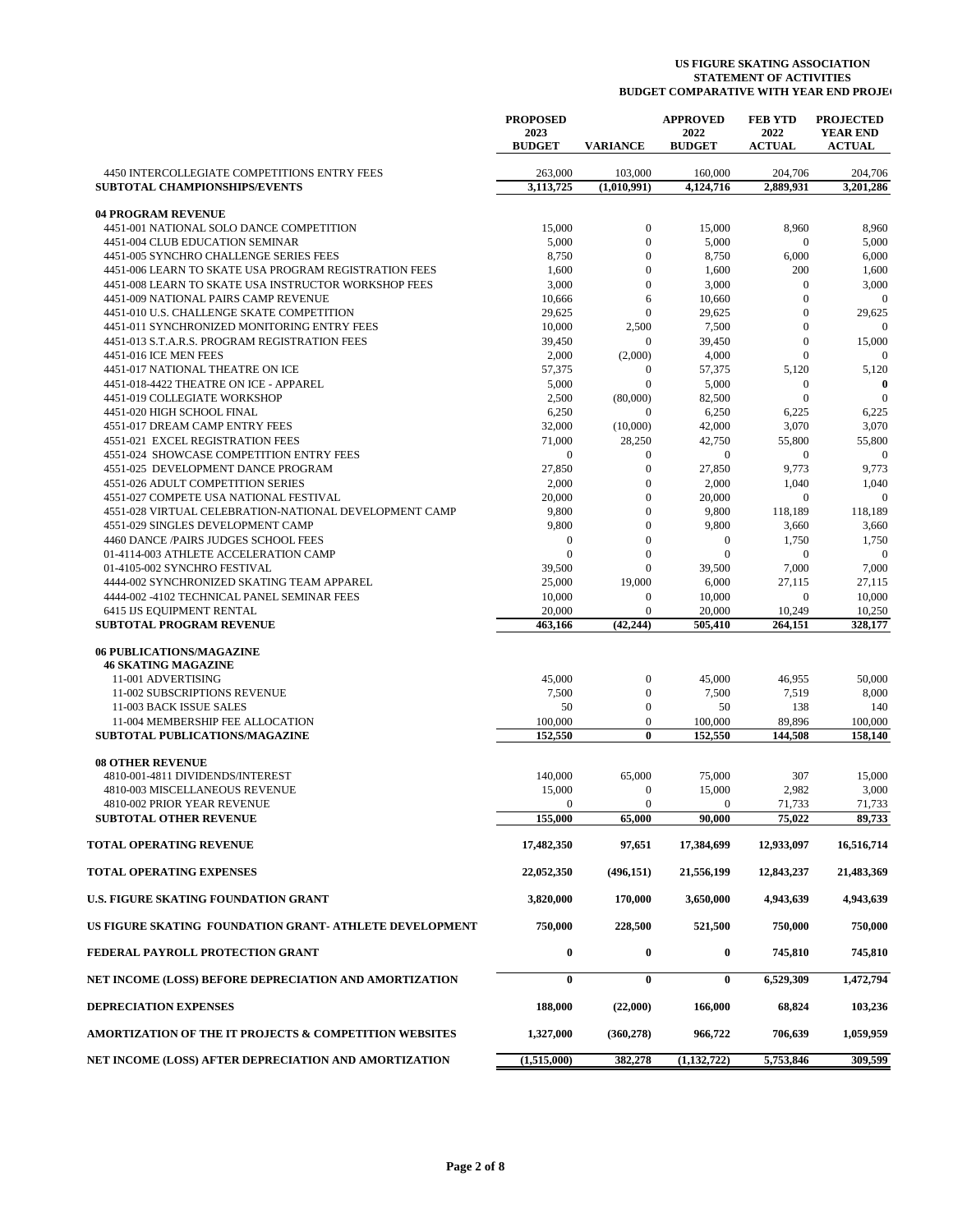|                                                                                | <b>PROPOSED</b><br>2023    |                               | <b>APPROVED</b><br>2022              | <b>FEB YTD</b><br>2022         | <b>PROJECTED</b><br><b>YEAR END</b> |
|--------------------------------------------------------------------------------|----------------------------|-------------------------------|--------------------------------------|--------------------------------|-------------------------------------|
|                                                                                | <b>BUDGET</b>              | <b>VARIANCE</b>               | <b>BUDGET</b>                        | <b>ACTUAL</b>                  | <b>ACTUAL</b>                       |
| <b>EXPENSES</b>                                                                |                            |                               |                                      |                                |                                     |
| <b>21 GOVERNANCE</b>                                                           |                            |                               |                                      |                                |                                     |
| <b>61 MEETINGS</b><br>01 GOVERNING COUNCIL                                     | \$140,363                  | \$1,046                       | \$141,409                            | \$1,620                        | \$160,000                           |
| 02 BOARD OF DIRECTORS                                                          | 42,246                     | (10, 845)                     | 31,401                               | 19,663                         | 31,401                              |
| <b>SUBTOTAL MEETINGS</b>                                                       | 182,609                    | (9,799)                       | 172,810                              | 21,283                         | 191,401                             |
| <b>62 OFFICERS</b>                                                             |                            |                               |                                      |                                |                                     |
| 01 PRESIDENT<br>02 EASTERN VICE PRESIDENT                                      | 15,562<br>$\boldsymbol{0}$ | (1,606)<br>1,031              | 13,956<br>1,031                      | 1,183<br>$\mathbf{0}$          | 13,956<br>$\boldsymbol{0}$          |
| 03 MIDWESTERN VICE PRESIDENT                                                   | $\overline{0}$             | 1,031                         | 1,031                                | $\overline{0}$                 | $\mathbf{0}$                        |
| 04 PACIFIC COAST VICE PRESIDENT                                                | $\mathbf{0}$               | 1,031                         | 1,031                                | $\mathbf{0}$                   | $\boldsymbol{0}$                    |
| 05 TREASURER                                                                   | 520                        | (47)                          | 473                                  | $\mathbf{0}$                   | 100                                 |
| 06 SECRETARY                                                                   | 80                         | (12)                          | 68                                   | $\mathbf{0}$                   | $\boldsymbol{0}$                    |
| 6612 GROUP COORDINATORS [CONSOLIDATED]<br><b>SUBTOTAL OFFICERS</b>             | 2,000<br>18,162            | (1,400)<br>28                 | 600<br>18,190                        | $\mathbf{0}$<br>1,183          | $\overline{0}$<br>14,056            |
| 63, 64, PERMANENT COMMITTEES                                                   |                            |                               |                                      |                                |                                     |
| <b>6324 ADULT SKATING</b>                                                      | 3,627                      | (189)                         | 3,438                                | 829                            | 3,438                               |
| <b>6315 ATHLETES ADVISORY</b>                                                  | 49,260                     | 8,870                         | 58,130                               | 5,246                          | 58,130                              |
| 6309 LEARN TO SKATE USA SUBCOMMITTEE                                           | 1,320                      | (1,320)                       | $\boldsymbol{0}$                     | $\mathbf{0}$<br>$\overline{0}$ | $\overline{0}$                      |
| 6327 COACHES<br><b>6301 COMPETITIONS</b>                                       | 400<br>1,308               | (400)<br>(1,308)              | $\boldsymbol{0}$<br>$\boldsymbol{0}$ | 77                             | $\mathbf{0}$<br>77                  |
| 6329 ETHICS                                                                    | $\mathbf{0}$               | 75                            | 75                                   | $\overline{0}$                 | 75                                  |
| 6330 GRIEVANCE                                                                 | $\mathbf{0}$               | 75                            | 75                                   | $\overline{7}$                 | 75                                  |
| <b>6305 INTERNATIONAL</b>                                                      | 11,058                     | (690)                         | 10,368                               | 7,908                          | 10,368                              |
| 6306 JUDGES                                                                    | $\mathbf{0}$               | $\boldsymbol{0}$              | $\mathbf{0}$                         | 10,779                         | $\boldsymbol{0}$                    |
| 6308 MEMBERSHIP<br>6322 MEMORIAL FUND                                          | 2,398<br>$\mathbf{0}$      | (2, 398)<br>$\mathbf{0}$      | $\boldsymbol{0}$<br>$\boldsymbol{0}$ | $\boldsymbol{0}$<br>92         | $\boldsymbol{0}$<br>$\overline{0}$  |
| 6318 PROGRAM & NEW PROGRAM DEVELOPMENT                                         | 1,954                      | 2,041                         | 3,995                                | $\overline{0}$                 | 3,995                               |
| <b>6321 SPORTS MEDICINE</b>                                                    | $\mathbf{0}$               | $\mathbf{0}$                  | $\boldsymbol{0}$                     | 581                            | $\mathbf{0}$                        |
| 6331 STRATEGIC PLANNING                                                        | 3,000                      | 7,857                         | 10,857                               | 7,789                          | 10,857                              |
| SUBTOTAL PERMANENT COMMITTEES                                                  | 74,325                     | 12,613                        | 86,938                               | 33,308                         | 87,015                              |
| <b>64 SPECIAL COMMITTEES</b><br>6404 NOMINATING                                | 9,454                      | 3,407                         | 12,861                               | 10,884                         | 12,861                              |
| 6407 THERAPEUTIC SKATING SUBCOMMITTEE                                          | $\mathbf{0}$               | 0                             | $\bf{0}$                             | 211                            | 0                                   |
| <b>SUBTOTAL SPECIAL COMMITTEES</b>                                             | 9,454                      | 3,407                         | 12,861                               | 11,095                         | 12,861                              |
| <b>65 AD-HOC COMMITTEES</b>                                                    |                            |                               |                                      |                                |                                     |
| 6406 SAFE SPORT EDUCATION TASK FORCE                                           | $\mathbf{0}$               | 14,519                        | 14,519                               | 11,702                         | 14,519                              |
| 6507 DOMESTIC OFFICIALS RECRUITMENT & MGMT TASK FORCE {DORM}                   | 1,500                      | 10,568                        | 12,068                               | $\mathbf{0}$                   | $\mathbf{0}$                        |
| SUBTOTAL AD-HOC COMMITTEES                                                     | 1,500                      | 25,087                        | 26,587                               | 11,702                         | 14,519                              |
| <b>66 EXTERNAL REPRESENTATION</b><br><b>6601 ISU REPRESENTATION</b>            | 24,010                     | 7,895                         | 31,905                               | 8                              | 31,905                              |
| 6607 OFFICERS & OTHERS                                                         | 48,000                     | (2,962)                       | 45,038                               | 14,917                         | 25,000                              |
| SUBTOTAL EXTERNAL REPRESENTATION                                               | 72,010                     | 4,933                         | 76,943                               | 14,925                         | 56,905                              |
| <b>SUBTOTAL GOVERNANCE</b>                                                     | 358,060                    | 36,269                        | 394,329                              | 93,496                         | 376,757                             |
| <b>22 MEMBERSHIP</b>                                                           |                            |                               |                                      |                                |                                     |
| <b>25 LEARN TO SKATE USA</b>                                                   |                            |                               |                                      |                                |                                     |
| 22-5301 LEARN TO SKATE USA- DIRECT COSTS                                       | 210,800                    | (15,000)                      | 195,800                              | 169,960                        | 195,800                             |
| 6309-002 NARCE CONVENTION                                                      | 9,508                      | (1,779)                       | 7,729                                | 108                            | 7,729                               |
| 6309-005 INSTRUCTOR WORKSHOPS                                                  | 10,464                     | 4,151                         | 14,615                               | 1,968                          | 10,000                              |
| 6309-010 COMMUNITY DEVELOPMENT PROGRAM<br><b>SUBTOTAL LEARN TO SKATE USA</b>   | 12,000<br>242,772          | $\mathbf{0}$<br>(12, 628)     | 12,000<br>230,144                    | 12,000<br>184,036              | 12,000<br>225,529                   |
|                                                                                |                            |                               |                                      |                                |                                     |
| <b>22 ALL OTHER MEMBERSHIP SERVICES</b>                                        |                            |                               |                                      |                                |                                     |
| 5301-001 REGULAR MEMBERSHIPS DIRECT COSTS                                      | 46,280                     | 8,920                         | 55,200                               | 16.740                         | 55,200                              |
| 5301-003-5301 LIABILITY INSURANCE<br>5301-003-5302 COACHES LIABILITY INSURANCE | 590,000<br>10,000          | (213,000)<br>$\boldsymbol{0}$ | 377,000<br>10,000                    | 581,234<br>10,000              | 581,234<br>10,000                   |
| 5301-003-5303 COACHES & LTS INSTRUCTOR BACKGROUND FEES                         | 230,300                    | (34,300)                      | 196,000                              | 260,991                        | 280,000                             |
| 5301-005 USOC SAFE SPORT                                                       | 38,000                     | 12,000                        | 50,000                               | 37,835                         | 37,835                              |
| 5321-002 LEARN TO SKATE USA MARKETING MATERIALS COST OF SALES                  | 51,480                     | (5,710)                       | 45,770                               | 28,398                         | 45,770                              |
| 5322-002 COS BADGES AND PATCHES                                                | 4,676                      | (1, 541)                      | 3,135                                | 4,760                          | 3,135                               |
| 5324-002 COS LEARN TO SKATE USA MERCHANDISE                                    | 35,383                     | 3,802                         | 39,185                               | 35,572                         | 39,185                              |
| 5325-002 COS RULEBOOKS & DIRECTORIES<br>5328-002 COS MERCHANDISE               | 4,400<br>$\mathbf{0}$      | 1,000<br>3,375                | 5,400<br>3,375                       | 8,201<br>1,247                 | 8,201<br>3,375                      |
| 5329-002-5154 SHIPPING AND REIMBURSED SHIPPING                                 | 22,400                     | (1,400)                       | 21,000                               | 18,222                         | 21,000                              |
| 5329-002-5322 BAD DEBT EXPENSE                                                 | 10,000                     | $\boldsymbol{0}$              | 10,000                               | 2,470                          | 10,000                              |
| 5301-001-5324 VISA/ MASTERCARD FEE                                             | 235,000                    | (5,000)                       | 230,000                              | 170,488                        | 230,000                             |
| 5329-002-5325 RETURNED MCHDSE FROM PRIOR YEAR<br>Page 3 of 8                   | $\boldsymbol{0}$           | $\boldsymbol{0}$              | $\boldsymbol{0}$                     | $\boldsymbol{0}$               | $\boldsymbol{0}$                    |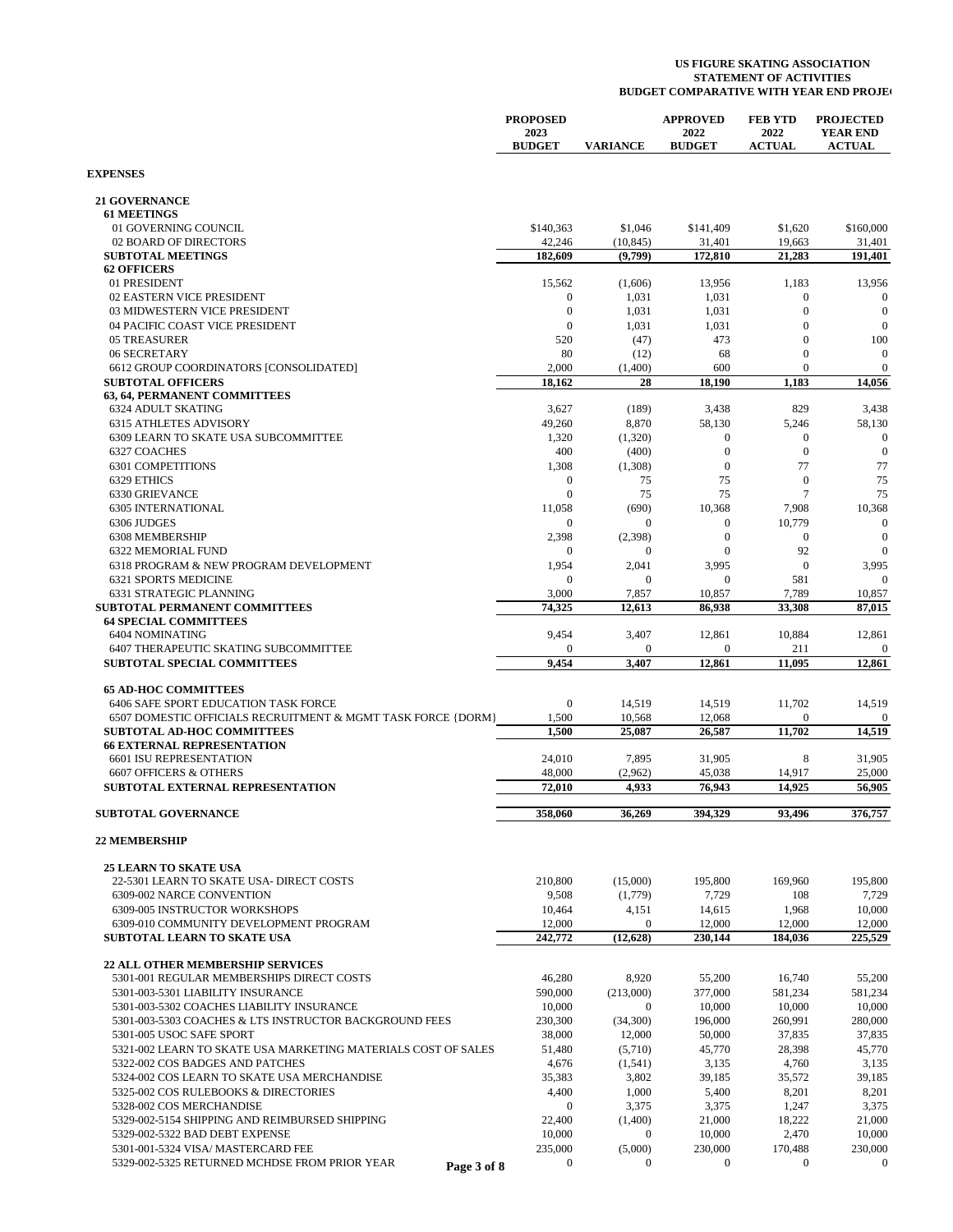|                                                                                            |             | <b>PROPOSED</b><br>2023<br><b>BUDGET</b> | <b>VARIANCE</b>      | <b>APPROVED</b><br>2022<br><b>BUDGET</b> | <b>FEB YTD</b><br>2022<br><b>ACTUAL</b> | <b>PROJECTED</b><br><b>YEAR END</b><br><b>ACTUAL</b> |
|--------------------------------------------------------------------------------------------|-------------|------------------------------------------|----------------------|------------------------------------------|-----------------------------------------|------------------------------------------------------|
|                                                                                            |             |                                          |                      |                                          |                                         |                                                      |
| 53 DEVELOPMENT/MARKETING                                                                   |             |                                          |                      |                                          |                                         |                                                      |
| 01-004 FRIENDS OF FIGURE SKATING<br>01-006 DEVELOPMENT- GIVING PROGRAM                     |             | 29,440<br>100,570                        | (10, 840)<br>49,370  | 18,600<br>149,940                        | 32,380<br>350,334                       | 35,000<br>350,334                                    |
| <b>25 MEMBERSHIP PROMOTION</b>                                                             |             |                                          |                      |                                          |                                         |                                                      |
| 6308-001 NATIONAL SKATING MONTH                                                            |             | 42,560                                   | 8,640                | 51,200                                   | 23,899                                  | 24,000                                               |
| 6611-STAR                                                                                  |             | 125,000                                  | $\overline{0}$       | 125,000                                  | 62,500                                  | 125,000                                              |
| 6308-002 CLUB EDUCATION SEMINAR                                                            |             | 4,000                                    | 705                  | 4,705                                    | 474                                     | 4,705                                                |
| 6308-003 SKATE FEST                                                                        |             | 10,576                                   | 21,622               | 32,198                                   | 23,839                                  | 32,198                                               |
| 6308-005 LEARN TO SKATE BRIDGE PROGRAM                                                     |             | 20,500                                   | 2,500                | 23,000                                   | 2,037                                   | 23,000                                               |
| 6308-006-5451 NATIONAL BRANDING & IMAGE CAMPAIGN                                           |             | 80,000                                   | (5,000)              | 75,000                                   | 8,646                                   | 75,000                                               |
| 6308-006-5452 NATIONAL LTS USA REBRANDING CAMPAIGN<br><b>SUBTOTAL ALL OTHER MEMBERSHIP</b> |             | 87,500<br>1,778,065                      | 37,500<br>(127, 357) | 125,000<br>1,650,708                     | 30,788<br>1,711,055                     | 125,000<br>2,119,172                                 |
| 6310-001 MEMBERSHIP RECOGNITION                                                            |             | 1,378                                    | 85                   | 1,463                                    | $\boldsymbol{0}$                        | 1,463                                                |
|                                                                                            |             |                                          |                      |                                          |                                         |                                                      |
| <b>SUBTOTAL MEMBERSHIP</b>                                                                 |             | 2,022,215                                | (139,900)            | 1,882,315                                | 1,895,091                               | 2,346,164                                            |
| <b>21 SKATE SAFE</b>                                                                       |             |                                          |                      |                                          |                                         |                                                      |
| 6406-001-5171 SKATE SAFE EDUCATION<br>6406-001-5172 SKATE SAFE - HIGH PERFORMANCE [NEW]    |             | 131,244<br>$\mathbf{0}$                  | 106,602<br>62,925    | 237,846<br>62,925                        | 77,252<br>0                             | 237,846<br>62,925                                    |
| <b>SUBTOTAL SKATE SAFE</b>                                                                 |             | 131,244                                  | 169,527              | 300,771                                  | 77,252                                  | 300,771                                              |
|                                                                                            |             |                                          |                      |                                          |                                         |                                                      |
| <b>25 DIVERSITY EQUITY AND INCLUSION</b>                                                   |             |                                          |                      |                                          |                                         |                                                      |
| 6407-001 DIVERSITY EQUITY AND INCLUSION EDUCATION                                          |             | 98,648<br>98.648                         | 116,352<br>116,352   | 215,000<br>215,000                       | 8,542<br>8.542                          | 125,000<br>125,000                                   |
|                                                                                            |             |                                          |                      |                                          |                                         |                                                      |
| 31 & 32 FUNDRAISING                                                                        |             |                                          |                      |                                          |                                         |                                                      |
| <b>31 SPONSORSHIP</b>                                                                      |             |                                          |                      |                                          |                                         |                                                      |
| 5501-5502 FUNDRAISING ACTIVITIES                                                           |             | $\mathbf{0}$                             | $\mathbf{0}$         | $\mathbf{0}$                             | 1,910                                   | $\boldsymbol{0}$                                     |
| 5501-5503 SPONSOR MARKETING AND PROMOTION                                                  |             | 79,526                                   | 2,905                | 82,431                                   | 102,866                                 | 110,000                                              |
| 5501-5504 SPONSOR SOLICITATION                                                             |             | 23,080                                   | (1,180)              | 21,900                                   | 410                                     | 1,200                                                |
| 5501-5505 SPONSOR FULFILLMENT                                                              |             | 113,540                                  | (2,684)              | 110,856                                  | 54,733                                  | 60,000                                               |
| 5504 RINKBOARDS<br>5502-5508 CREATIVE GRAPHICS DESIGNER EXPENSES                           |             | 25,560<br>31,543                         | (3,697)<br>(6,944)   | 21,863<br>24,599                         | 16,823<br>271                           | 21,863<br>500                                        |
| 5502-5509 BOOTH DISPLAY                                                                    |             | 25,952                                   | 3,418                | 29,370                                   | 29,043                                  | 29,370                                               |
| <b>SUBTOTAL SPONSORSHIP &amp; TV</b>                                                       |             | 299,201                                  | (8, 182)             | 291,019                                  | 206,056                                 | 222,933                                              |
| <b>SUBTOTAL FUNDRAISING</b>                                                                |             | 299,201                                  | (8,182)              | 291,019                                  | 206.056                                 | 222,933                                              |
| 24 & 25 ATHLETE PROGRAMS                                                                   |             |                                          |                      |                                          |                                         |                                                      |
|                                                                                            |             |                                          |                      |                                          |                                         |                                                      |
| <b>24 ISU GRAND PRIX EVENTS</b>                                                            |             |                                          |                      |                                          |                                         |                                                      |
| 6305-003 SKATE AMERICA<br>6305-007 SKATE CANADA                                            |             | 16,979<br>17,929                         | 2,695<br>(4,271)     | 19,674<br>13,658                         | 11,285<br>22,773                        | 11,285<br>22,773                                     |
| 6305-009 INTERNATIONAL DE FRANCE                                                           |             | 23,290                                   | (2,224)              | 21,066                                   | 19,966                                  | 19,966                                               |
| 6305-012 NHK TROPHY, JAPAN                                                                 |             | 35,034                                   | (6,708)              | 28,326                                   | 44,377                                  | 44,377                                               |
| 6305-025 CUP OF RUSSIA                                                                     |             | 29,520                                   | (1,798)              | 27,722                                   | 24,977                                  | 24,977                                               |
| 6305-036 CUP OF FINLAND                                                                    |             | 36,278                                   | (971)                | 35,307                                   | 17,502                                  | 17,502                                               |
| 24 ISU JUNIOR GRAND PRIX EVENTS                                                            |             |                                          |                      |                                          |                                         |                                                      |
| 6305-999 CONSOLIDATED JUNIOR GRAND PRIX                                                    |             | 287,143                                  | (287, 143)           | $\mathbf{0}$                             | $\boldsymbol{0}$                        | $\boldsymbol{0}$                                     |
| 6305-019 FRANCE JR GRAND PRIX                                                              |             | $\mathbf{0}$                             | 21,554               | 21,554                                   | 8,829                                   | 8,829                                                |
| 6305-052 ARMENIA JR GRAND PRIX                                                             |             | $\boldsymbol{0}$                         | 40,377               | 40,377                                   | 40,172                                  | 40,172                                               |
| 6305-043 SLOVENIA JR GRAND PRIX                                                            |             | $\mathbf{0}$                             | 21,555               | 21,555                                   | 33,851                                  | 33,851                                               |
| 6305-039 CZECH REPUBLIC JR GRAND PRIX                                                      |             | $\mathbf{0}$                             | $\bf{0}$             | $\mathbf{0}$                             | 33                                      | $\overline{0}$                                       |
| 6305-051 TALLIN TROPHY                                                                     |             | $\mathbf{0}$                             | 46,613               | 46,613                                   | 31,094                                  | 31,094                                               |
| 6305-037 JAPAN JR GRAND PRIX                                                               |             | $\mathbf{0}$<br>$\mathbf{0}$             | $\mathbf{0}$         | $\boldsymbol{0}$                         | 26                                      | $\boldsymbol{0}$                                     |
| 6305-010 JGP SLOVAKIA<br>6305-005 WARSAW CUP                                               |             | $\mathbf{0}$                             | 31,797<br>46,633     | 31,797<br>46,633                         | 49,852<br>44,755                        | 49,852<br>44,755                                     |
| 6305-060 JGP AUSTRIA                                                                       |             | $\boldsymbol{0}$                         | 31,797               | 31,797                                   | 31,477                                  | 31,477                                               |
| 6305-064 WINTER UNIVERSIADE-[NEW]                                                          |             | $\boldsymbol{0}$                         | 12,351               | 12,351                                   | 0                                       | $\boldsymbol{0}$                                     |
| <b>24 ISU CHAMPIONSHIP EVENTS</b>                                                          |             |                                          |                      |                                          |                                         |                                                      |
| 6305-016 WORLD CHAMPIONSHIPS                                                               |             | 91,169                                   | (36, 289)            | 54,880                                   | 18,099                                  | 54,880                                               |
| 6305-011 JUNIOR WORLD CHAMPIONSHIPS                                                        |             | 44,173                                   | 20,128               | 64,301                                   | 7,345                                   | 64,301                                               |
| 6305-033 JUNIOR / SENIOR GRAND PRIX FINAL                                                  |             | 54,296                                   | (5,540)              | 48,756                                   | 19,371                                  | 48,756                                               |
| 6305-022 FOUR CONTINENTS CHAMPIONSHIPS                                                     |             | 90,263                                   | (19,033)             | 71,230                                   | 59,929                                  | 71,230                                               |
| 6305-015 OLYMPIC GAMES                                                                     |             | $\boldsymbol{0}$                         | 539,630              | 539,630                                  | 91,569                                  | 539,630                                              |
| 24 OTHER INTERNATIONAL COMPETITIONS                                                        |             |                                          |                      |                                          |                                         |                                                      |
| 6305-888 CONSOLIDATED ISU CHALLENGER SERIES                                                |             | 361,828                                  | (361, 828)           | $\boldsymbol{0}$                         | 0                                       | $\bf{0}$                                             |
| 6305-777 CONSOLIDATED SPRING COMPETITIONS                                                  | Page 4 of 8 | 193,779                                  | (193, 779)           | $\boldsymbol{0}$                         | $\boldsymbol{0}$                        | $\boldsymbol{0}$                                     |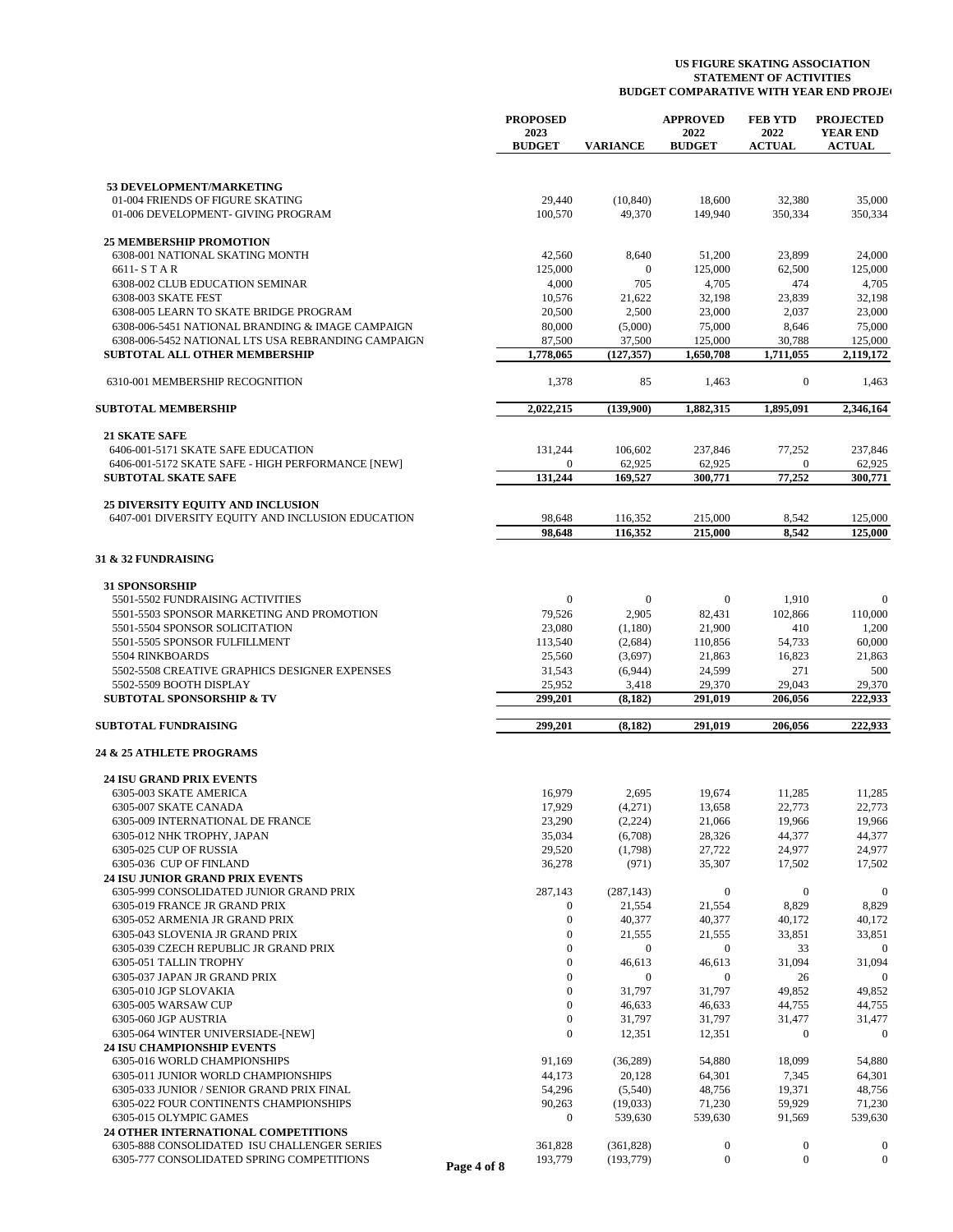|                                                                  | <b>PROPOSED</b><br>2023 |                  | <b>APPROVED</b><br>2022 | <b>FEB YTD</b><br>2022 | <b>PROJECTED</b><br><b>YEAR END</b> |
|------------------------------------------------------------------|-------------------------|------------------|-------------------------|------------------------|-------------------------------------|
|                                                                  | <b>BUDGET</b>           | <b>VARIANCE</b>  | <b>BUDGET</b>           | <b>ACTUAL</b>          | <b>ACTUAL</b>                       |
| 6305-020 NEBELHORN-OBERSTDORF                                    | $\mathbf{0}$            | 7,412            | 7,412                   | 15,348                 | 15,348                              |
| 6305-002 CUP OF VIENNA                                           | $\boldsymbol{0}$        | $\mathbf{0}$     | $\mathbf{0}$            | 11                     | $\mathbf{0}$                        |
| 6305-004 ASIAN OPEN                                              | $\mathbf{0}$            | 28,810           | 28,810                  | 5,072                  | 5,072                               |
| 6305-018 SPRING TROPHY, ITALY                                    | $\Omega$                | $\mathbf{0}$     | $\mathbf{0}$            | 446                    | $\mathbf{0}$                        |
| 6305-024 FINLANDIA TROPHY, HELSINKI                              | $\mathbf{0}$            | 29,358           | 29,358                  | 42,498                 | 42,498                              |
| 6305-056 EGNA DANCE TROPHY                                       | $\Omega$                | 15,348           | 15,348                  | 2,768                  | 15,348                              |
| 6305-026 AUTUMN CLASSIC                                          | $\theta$                | 25,512           | 25,512                  | 21,413                 | 25,512                              |
| 6305-029 BAVARIAN OPEN                                           | $\theta$                | 23,879           | 23,879                  | 35,258                 | 35,258                              |
| 6305-038 JGP CANADA                                              | $\overline{0}$          | 31,796           | 31,796                  | 33,823                 | 33,823                              |
| 6305-032 GOLDEN SPIN OF ZAGREB                                   | $\Omega$                | 39,721           | 39,721                  | 67,461                 | 67,461                              |
| 6305-021 O NEPELA MEMORIAL                                       | $\overline{0}$          | 26,076           | 26,076                  | $\mathbf{0}$           | 26,076                              |
| 6305-017 LOMBARDIA                                               | $\mathbf{0}$            | 18,903           | 18,903                  | 34,866                 | 18,903                              |
| 6305-013 SPRING COMPETITION-HAGUE & GARDENA                      | $\overline{0}$          | 45,005           | 45,005                  | 23,910                 | 45,005                              |
| 6305-062 CHALLENGER SERIES USA -SNR B                            | 51,776                  | (25, 388)        | 26,388                  | 8,264                  | 26,388                              |
| 6305-057 ALPEN TROPHY                                            | $\boldsymbol{0}$        | 21,555           | 21,555                  | 32,602                 | 32,602                              |
| 6305-063 EGNA SPRING TROPHY- SINGLES                             | $\boldsymbol{0}$        | 29,563           | 29,563                  | $\overline{0}$         | 29,563                              |
| 6305-030 NORTH AMERICAN CUP-[NEW]                                | $\mathbf{0}$            | $\mathbf{0}$     | $\mathbf{0}$            | 52                     | $\mathbf{0}$                        |
| SUBTOTAL INTERNATIONAL COMPETITIONS                              | 1,333,457               | 213,096          | 1,546,553               | 901,074                | 1,578,564                           |
| <b>24 ATHLETE SUBSIDIES</b>                                      |                         |                  |                         |                        |                                     |
| <b>6305 DIRECT ATHLETE SUPPORT</b>                               |                         |                  |                         |                        |                                     |
| 201-5331 ASUPP-TEAM ENVELOPE                                     | 330,000                 | (30,000)         | 300,000                 | 173,175                | 300,000                             |
| 201-5334 ASUPP-ATHLETE OPERATION GOLD PROGRAM                    | 120,000                 | 30,000           | 150,000                 | 160,500                | 160,500                             |
| 201-5336 ELITE ATHLETE FUNDING                                   | 500,000                 | $\mathbf{0}$     | 500,000                 | 342,719                | 500,000                             |
| <b>SUBTOTAL ATHLETE SUBSIDIES</b>                                | 950,000                 | $\bf{0}$         | 950,000                 | 676,394                | 960,500                             |
| <b>25 OTHER EXPENSES/PROGRAMS</b>                                |                         |                  |                         |                        |                                     |
| 6305-005 WORLD TEAM PERFORMANCE ENHANCEMENT TRAINING             | $\overline{0}$          | $\boldsymbol{0}$ | $\boldsymbol{0}$        | $\mathbf{0}$           | $\mathbf{0}$                        |
| 6305-007 US TEAM SUPPORT-ICE TIME                                | 5,460                   | (341)            | 5,119                   | 1,205                  | 1,205                               |
| 6305-008 TEAM LEAD HONORARIUMS                                   | 21,200                  | (21,200)         | $\boldsymbol{0}$        | $\mathbf{0}$           | $\Omega$                            |
|                                                                  |                         |                  |                         |                        |                                     |
| 6305-009 ISP SUMMER PERFORMANCE CAMP                             | 22,489<br>28,690        | 2,511            | 25,000                  | 18,708                 | 18,708                              |
| 6305-010 ISP HIGH PERFORMANCE CAMP- SINGLES                      |                         | 11,310           | 40,000                  | 4,317                  | 4,317                               |
| <b>6305-001 PERFORMANCE ENHANCEMENT TRAINING</b>                 | 500,000                 | 45,000           | 545,000                 | 348,152                | 545,000                             |
| 6305-002 TEAM APPAREL & SUPPLIES                                 | 33,000                  | 3,250            | 36,250                  | 25,779                 | 30,000                              |
| 6604-001 USOC IR GRANT EXPENSES                                  | 20,000                  | (20,000)         | $\mathbf{0}$            | 5,408                  | 20,000                              |
| 6305-011 NATIONAL HIGH PERFORMANCE DEVELOPMENT CAMP [NEW]        | 54,480                  | 13,620           | 68,100                  | 261,073                | 261,073                             |
| 6305-012 INTL PAIRS SEMINAR-SOCHI                                | $\mathbf{0}$            | $\mathbf{0}$     | $\mathbf{0}$            | 88                     | $\Omega$                            |
| 6305-003 INSURANCE<br>SUBTOTAL OTHER EXPENSES/PROGRAMS           | 8,000<br>693,319        | 3,015<br>37,165  | 11,015<br>730,484       | 3,736<br>668,466       | 10,000<br>890,303                   |
|                                                                  |                         |                  |                         |                        |                                     |
| <b>25 ATHLETE DEVELOPMENT</b>                                    |                         |                  |                         |                        |                                     |
| 6901-005 ADC-US CHALLENGE SKATE                                  | 18,699                  | (18,699)         | $\boldsymbol{0}$        | 11,953                 | 11,953                              |
| 6901-013 WORLD JUNIOR TEAM CAMP                                  | 23,942                  | (3,259)          | 20,683                  | 28,500                 | 20,683                              |
| 6901-016 JUNIOR SYNCHRO PERFORMANCE GRANT                        | 25,000                  | $\mathbf{0}$     | 25,000                  | 5,500                  | 25,000                              |
| 66311-001-SYNCHRO INTL MONITORING PROGRAM                        | 25,368                  | (5,688)          | 19,680                  | $\mathbf{0}$           | 19,680                              |
| 6318-004-5451 NATIONAL PAIRS CAMP                                | 85,434                  | 14,566           | 100,000                 | 6,078                  | 100,000                             |
| 6318-004-5452 PAIRS DEVELOPMENT EVALUATION PROGRAM               | $\mathbf{0}$            | 500              | 500                     | $\bf{0}$               | $\mathbf{0}$                        |
| 6318-002-5451 ICEMEN                                             | 12,680                  | (12,680)         | $\mathbf{0}$            | 703                    | 703                                 |
| 6318-008-5452 JUMP ON IT CAMP                                    | 68,780                  | 11,220           | 80,000                  | 11,992                 | 80,000                              |
| 6318-013 DANCE DEVELOPMENT PROGRAM                               | 44,830                  | 170              | 45,000                  | 36,123                 | 45,000                              |
| SUBTOTAL ATHLETE DEVELOPMENT                                     | 304,733                 | (13, 870)        | 290,863                 | 100,849                | 303,019                             |
| <b>25 COACHES</b>                                                |                         |                  |                         |                        |                                     |
| <b>6327-008 ELITE COACHES EDUCATION</b>                          | 23,426                  | (8, 426)         | 15,000                  | 0                      | 15,000                              |
| <b>6321-018 COACHES ENHANCEMENT PROGRAM</b>                      | 21,600                  | 55,400           | 77,000                  | 50,000                 | 77,000                              |
| <b>6327-004 CER IMPLEMENTATION</b>                               | 35,000                  | 0                | 35,000                  | 0                      | 35,000                              |
| <b>25 PSA PROGRAMS</b>                                           |                         |                  |                         |                        |                                     |
| 6327-003 PSA SEMINARS                                            | 3,107                   | 457              | 3,564                   | $\mathbf{0}$           | 3,564                               |
| <b>SUBTOTAL COACHES/PSA</b>                                      | 83,133                  | 47,431           | 130,564                 | 50,000                 | 130,564                             |
| <b>25 SPORTS SCIENCE &amp; MEDICINE</b>                          |                         |                  |                         |                        |                                     |
| 6321-004 SPORTS SCIENCE ATHLETE DEVELOPMENT                      | 75,000                  | 75,000           | 150,000                 | 136,195                | 150,000                             |
| <b>6321-005 HP TRAVEL &amp; COACHES MENTORING</b>                | 243,180                 | 10,795           | 253,975                 | 111,058                | 253,975                             |
|                                                                  |                         |                  |                         |                        |                                     |
| 6321-010 SPORT SCIENCE - RESEARCH / ATHLETE TESTING/ INJURY PRE  | 105,000                 | 21,250           | 126,250                 | 17,460                 | 126,250                             |
| 6321-008 HIGH PERFORMANCE RINK RECOGNITION-NEW                   | $\mathbf{0}$            | 825              | 825                     | $\boldsymbol{0}$       | $\mathbf{0}$                        |
| <b>6321-011 SPORTS SCIENCE- EX3 PROJECT</b>                      | 76,000                  | (3,000)          | 73,000                  | 75,353                 | 75,353                              |
| <b>6321-009 SPORT SCIENCE COMPETITION CAMP-MENTORING PROGRAM</b> | 6,307                   | 1,207            | 7,514                   | 6,516                  | 7,514                               |
| 6901-012 CHAMPS CAMP/PERFORMANCE CAMP                            | 136,726                 | 10,536           | 147,262                 | 155,437                | 155,437                             |
| 6318-003 S.T.A.R.S CAMPS                                         | 35,840                  | 9,160            | 45,000                  | 21,441                 | 45,000                              |
| SUBTOTAL SPORTS SCIENCE & MEDICINE                               | 678,053                 | 125,773          | 803,826                 | 523,460                | 813,529                             |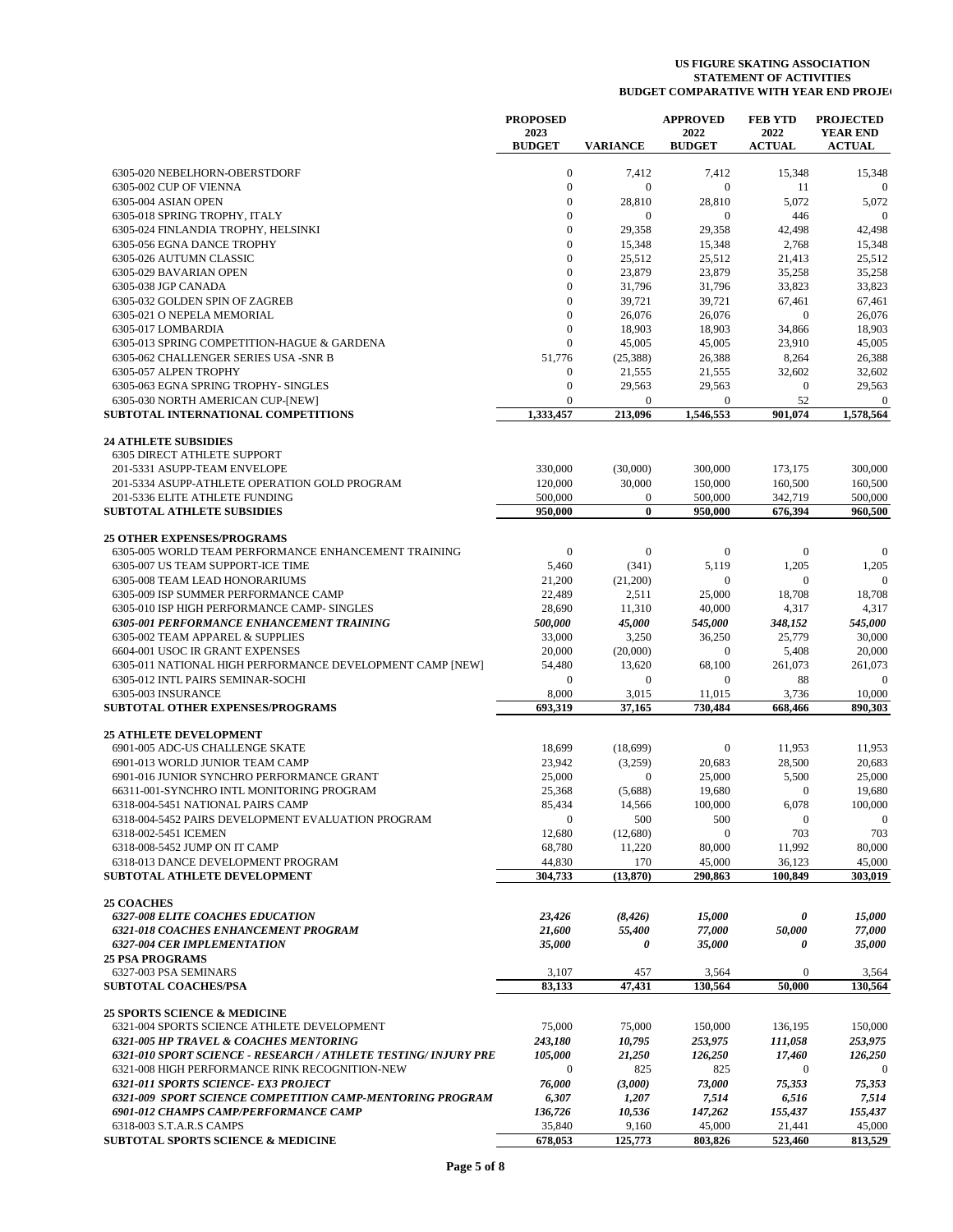|                                                                         | <b>PROPOSED</b>        |                       | <b>APPROVED</b>       | <b>FEB YTD</b>            | <b>PROJECTED</b>                 |
|-------------------------------------------------------------------------|------------------------|-----------------------|-----------------------|---------------------------|----------------------------------|
|                                                                         | 2023<br><b>BUDGET</b>  | <b>VARIANCE</b>       | 2022<br><b>BUDGET</b> | 2022<br><b>ACTUAL</b>     | <b>YEAR END</b><br><b>ACTUAL</b> |
| <b>SUBTOTAL ATHLETE PROGRAMS</b>                                        | 4,042,695              | 409,595               | 4,452,290             | 2,920,243                 | 4,676,479                        |
| 23, 24 & 25 SYNCHRONIZED SKATING                                        |                        |                       |                       |                           |                                  |
| <b>23 CHAMPIONSHIP/EVENTS</b>                                           |                        |                       |                       |                           |                                  |
| 6311-001 NATL SYNCHRO SKATING CHAMPIONSHIP-USFSA/LOC EXP.               | 272,360                | (39,653)              | 232,707               | $\mathbf{0}$              | 232,707                          |
| 6311-012 SYNCHRO CHAMPIONSHIP & SECTIONAL QUALIFYING ENTRY FE           | 229,110                | (133,006)             | 96,104                | 192,357                   | 192,357                          |
| <b>SUBTOTAL SYNCHRO EVENTS</b>                                          | 501,470                | (172, 659)            | 328,811               | 192,357                   | 425,064                          |
| 24 INTERNATIONAL COMPETITIONS                                           |                        |                       |                       |                           |                                  |
| 6311-014 SYNCHRO TEAM-TRAVEL GRANTS                                     | 90,000                 | $\mathbf{0}$          | 90,000                | $\mathbf{0}$              | 76,000                           |
| 6311-015 SYNCHRO INTERNATIONAL OFFICIALS TRAVEL                         | 87,302                 | (7,302)               | 80,000                | 116,935                   | 120,000                          |
| 6311-009 WORLD SYNCHRO CHAMPIONSHIP                                     | 40,874                 | 56,177                | 97,051                | $\mathbf{0}$              | 97,051                           |
| 6311-012 JR WORLD SYNCHRO CHAMPIONSHIP                                  | 82,554                 | 11,753                | 94,307                | 29,711                    | 94,307                           |
| SUBTOTAL SYNCHRO INTERNATIONAL COMPETITIONS                             | 300,730                | 60,628                | 361,358               | 146,646                   | 387,358                          |
| <b>25 INTERNATIONAL PROGRAMS SYNCHRONIZED PROGRAMS</b>                  |                        |                       |                       |                           |                                  |
| 6311-002 SYNCHRO TEAM APPAREL & TRADING PINS                            | 56,500                 | (20, 871)             | 35,629                | 12,514                    | 13,000                           |
| 6311-201 SYNCHRO TEAM ENVELOPE FUNDING                                  | 70,000                 | $\boldsymbol{0}$      | 70,000                | 31,000                    | 70,000                           |
| 6311-015 SYNCHRO SKATING TEAM SUPPORT                                   | $\mathbf{0}$           | $\mathbf{0}$          | $\mathbf{0}$          | $\boldsymbol{0}$          | $\mathbf{0}$                     |
| 6311-201 SYNCHRONIZED SKATING INTERNATIONAL COMPETITION [NEW            | 5,083                  | (505)                 | 4,578                 | $\mathbf{0}$              | $\mathbf{0}$                     |
| SUBTOTAL SYNCHRO INTERNATIONAL PROGRAMS                                 | 131.583                | (21,376)              | 110,207               | 43,514                    | 83,000                           |
| <b>25 OTHER SYNCHRONIZED PROGRAMS</b>                                   |                        |                       |                       |                           |                                  |
| 6311-020 PROGRAMS FROM HEADOUARTERS                                     | 6,000                  | (663)                 | 5,337                 | 4,337                     | 5,337                            |
| 6311-007 SYNCHRO COACHES SEMINAR-WIN                                    | 12,000                 | (1,965)               | 10,035                | $\overline{4}$            | 10,035                           |
| 6311-010 SYNCHRO SKATING TEAMS TO EXHIBITION                            | 2,000                  | (500)                 | 1,500                 | $\mathbf{0}$              | $\mathbf{0}$                     |
| 6311-011 SYNCHRO DREAM CAMP                                             | 21,563                 | (2,277)               | 19,286                | 2,111                     | 2,300                            |
| 6311-001 SYNCHRO REGIONAL MONITORING PROGRAM<br>6311-022 SYNCHRO SUMMIT | 17,114                 | (725)                 | 16,389                | $\Omega$                  | $\mathbf{0}$                     |
| 6311-023 SYNCHRO DREAM PROGRAM                                          | 51,468<br>$\mathbf{0}$ | (5,928)<br>5,850      | 45,540<br>5,850       | 6,415<br>$\boldsymbol{0}$ | 6,500<br>$\Omega$                |
| 6311-024 SYNCHRO CHALLENGE SERIES                                       | 6,240                  | 1,560                 | 7,800                 | 5                         | 7,800                            |
| <b>SUBTOTAL SYNCHRO OTHER PROGRAMS</b>                                  | 116,385                | (4,648)               | 111,737               | 12,872                    | 31,972                           |
| SUBTOTAL SYNCHRONIZED SKATING                                           | 1,050,168              | (138, 055)            | 912,113               | 395,389                   | 927,394                          |
| <b>23 &amp; 25 COLLEGIATE PROGRAMS</b>                                  |                        |                       |                       |                           |                                  |
| <b>23 CHAMPIONSHIPS/EVENTS</b>                                          |                        |                       |                       |                           |                                  |
| 6328-001-5308 NATL COLLEGIATE CHAMPIONSHIP                              | 7,405                  | (7,405)               | $\mathbf{0}$          | 104                       | 104                              |
| 6328-001-5309 NATL COLLEGIATE ENTRY FEES                                | 40,625                 | (23, 163)             | 17,462                | 20,844                    | 20,844                           |
| 6328-003 COLLEGIATE WORKSHOP                                            | $\boldsymbol{0}$       | $\boldsymbol{0}$      | $\boldsymbol{0}$      | $\mathbf{0}$              | $\mathbf{0}$                     |
| 6328-001 INTERCOLLEGIATE COMPETITIONS                                   | $\overline{0}$         | $\mathbf{0}$          | $\overline{0}$        | 75                        | $\mathbf{0}$                     |
| <b>25 COLLEGIATE PROGRAMS</b>                                           |                        |                       |                       |                           |                                  |
| 6328-004 INTERCOLLEGIATE COMPETITIONS<br>6328-011 COLLEGIATE OUTREACH   | 263,371<br>8,974       | (103, 157)<br>(4,687) | 160,214<br>4,287      | 113,036<br>245            | 204,000<br>500                   |
| <b>SUBTOTAL COLLEGIATE PROGRAMS</b>                                     | 320,375                | (138, 412)            | 181,963               | 134,304                   | 225,448                          |
|                                                                         |                        |                       |                       |                           |                                  |
| <b>25 TECHNICAL PROGRAMS</b>                                            |                        |                       |                       |                           |                                  |
| <b>6303 REFEREES &amp; ACCOUNTANTS</b>                                  |                        |                       |                       |                           |                                  |
| 001 REFEREES SCHOOL/TRAINING<br>003 ACCOUNTANTS SCHOOLS/TRAINING        | 5,850<br>24,982        | 2,306<br>3,733        | 8,156<br>28,715       | $\boldsymbol{0}$<br>201   | $\mathbf{0}$<br>500              |
| <b>SUBTOTAL REFEREES &amp; ACCOUNTANTS</b>                              | 30,832                 | 6,039                 | 36,871                | 201                       | 500                              |
|                                                                         |                        |                       |                       |                           |                                  |
| <b>6306 JUDGES</b>                                                      |                        |                       |                       |                           |                                  |
| 001 ISU EDUCATION & EXAM<br>008 OFFICIALS ASSESSMENT                    | 78,514<br>3,200        | 22,970<br>(200)       | 101,484<br>3,000      | 6,627<br>$\mathbf{0}$     | 7,000<br>$\mathbf{0}$            |
| 013 JUDGING SEMINARS                                                    | 21,010                 | (94)                  | 20,916                | $\boldsymbol{0}$          | $\mathbf{0}$                     |
| 020 OFFICIALS LEADERSHIP TRAINING                                       | 4,000                  | (250)                 | 3,750                 | $\boldsymbol{0}$          | $\boldsymbol{0}$                 |
| 021 TEAM LEADER TRAINING                                                | 20,180                 | (12,987)              | 7,193                 | $\mathbf{0}$              | $\mathbf{0}$                     |
| 022 E-LEARNING PLATFORM                                                 | 45,000                 | (15,000)              | 30,000                | 13,439                    | 18,000                           |
| 023 DORM RECOGMITION PROGRAM                                            | 3,200                  | (200)                 | 3,000                 | $\mathbf{0}$              | $\mathbf{0}$                     |
| 002 RULEBOOK/DIRECTORY TO JUDGES                                        | $\overline{0}$         | $\mathbf{0}$          | $\boldsymbol{0}$      | 33                        | 33                               |
| 006 OFFICIALS RECRUITMENT<br><b>SUBTOTAL JUDGES</b>                     | 5,184<br>180,288       | (684)<br>(6, 445)     | 4,500<br>173,843      | $\mathbf{0}$<br>20,099    | $\mathbf{0}$<br>25,033           |
|                                                                         |                        |                       |                       |                           |                                  |
| <b>6307 JETS</b>                                                        |                        |                       |                       |                           |                                  |
| 002-5451 SCHOOL GRANTS                                                  | 5,200                  | (376)                 | 4,824                 | $\mathbf{0}$              | $\mathbf{0}$                     |
| 008 JETS TO SECTIONALS                                                  | 5,392                  | (761)                 | 4,631                 | 7,040                     | 7,040                            |
| 005 JETS TO NATIONALS-TRAINING<br>Page 6 of 8                           | 19,536                 | (4,894)               | 14,642                | 21,639                    | 21,639                           |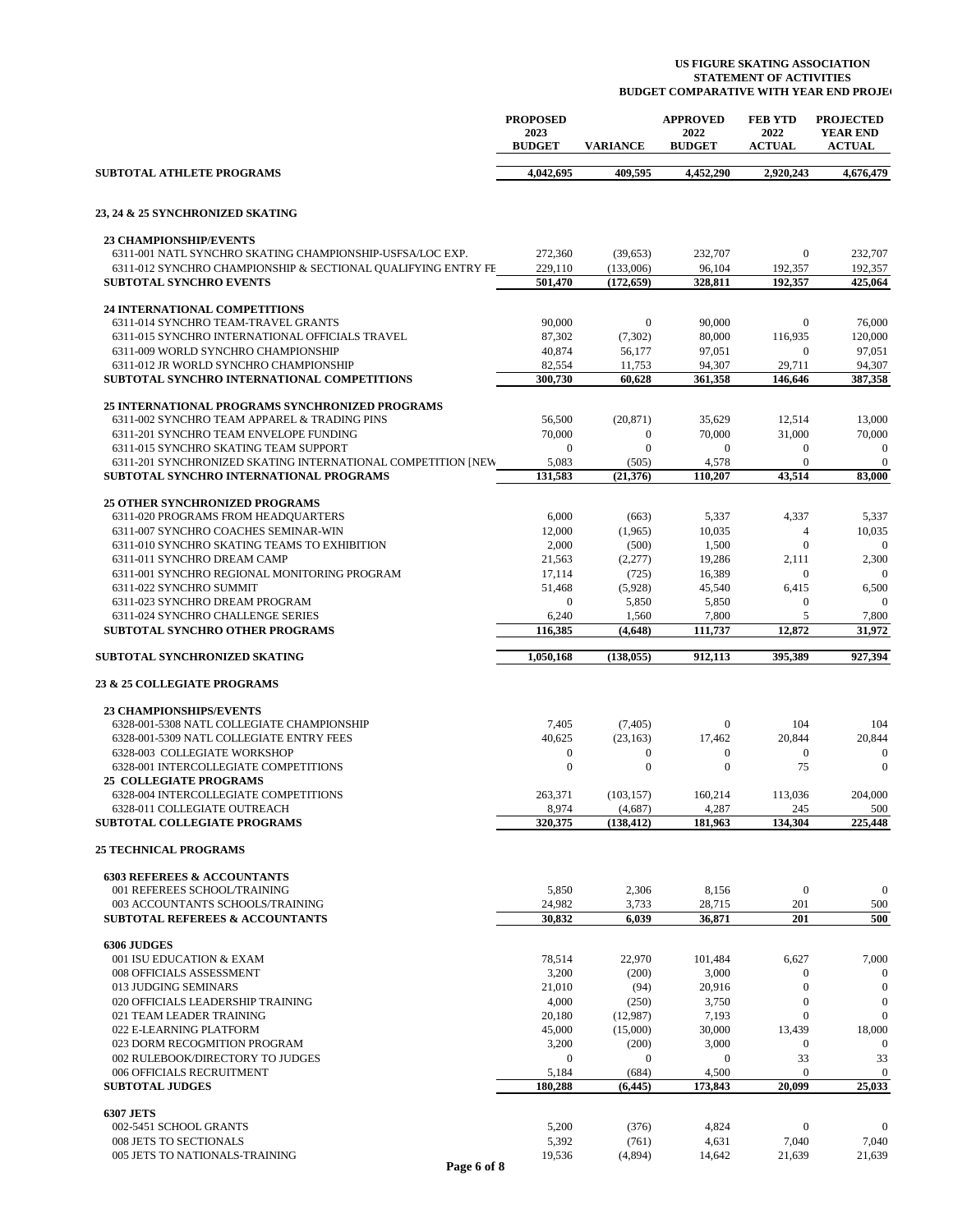|                                                                                             | <b>PROPOSED</b>       |                     |                         | <b>APPROVED</b>         | <b>FEB YTD</b>        | <b>PROJECTED</b>                 |
|---------------------------------------------------------------------------------------------|-----------------------|---------------------|-------------------------|-------------------------|-----------------------|----------------------------------|
|                                                                                             | 2023<br><b>BUDGET</b> |                     | <b>VARIANCE</b>         | 2022<br><b>BUDGET</b>   | 2022<br><b>ACTUAL</b> | <b>YEAR END</b><br><b>ACTUAL</b> |
| 006 JETS SYNCHRO NATLS-TRAINING                                                             |                       | 6,740               | (951)                   | 5,789                   | 353                   | 353                              |
| 018 JETS TO SYNCH SECTIONALS                                                                |                       | 4,044               | (571)                   | 3,473                   | 375                   | 375                              |
| 020 JETS TO SUMMER CAMPS                                                                    |                       | 5,392               | (1,919)                 | 3,473                   | $\bf{0}$              | $\boldsymbol{0}$                 |
| <b>SUBTOTAL JETS</b>                                                                        |                       | 46,304              | (9, 472)                | 36,832                  | 29,407                | 29,407                           |
| <b>6403 MUSIC</b>                                                                           |                       |                     |                         |                         |                       |                                  |
| 001 UPDATE EQUIPMENT<br>005 MUSIC CONSUMABLE MEDIA                                          |                       | $\mathbf{0}$<br>600 | 5,790<br>113            | 5,790<br>713            | 3,275<br>$\mathbf{0}$ | 3,275<br>$\overline{0}$          |
| <b>SUBTOTAL MUSIC</b>                                                                       |                       | 600                 | 5,903                   | 6,503                   | 3,275                 | 3,275                            |
| <b>6415 TECHNICAL PANEL</b>                                                                 |                       |                     |                         |                         |                       |                                  |
| 001 IJS RENTAL SHIPPING & TRAVEL                                                            |                       | 12,000              | 10,660                  | 22,660                  | 7,316                 | 7,500                            |
| 001 IJS TECHNOLOGY                                                                          |                       | 25,500              | 14,375                  | 39,875                  | 1,000                 | 39,875                           |
| 6306-012 TECHNICAL PANEL EDUCATION AND TRAINING                                             |                       | 63,000              | (3,367)                 | 59,633                  | 303                   | 59,633                           |
| <b>SUBTOTAL TECHNICAL PANEL</b>                                                             |                       | 100,500             | 21,668                  | 122,168                 | 8,619                 | 107,008                          |
| <b>SUBTOTAL TECHNICAL PROGRAMS</b>                                                          |                       | 358,524             | 17,693                  | 376,217                 | 61,601                | 165,223                          |
| <b>25 GRASS ROOTS/DEVELOPMENT</b>                                                           |                       |                     |                         |                         |                       |                                  |
| <b>6318 PROGRAM DEVELOPMENT</b><br>001 SCHOLASTIC RECOGNITION PROGRAM                       |                       | 60,000              | (5,750)                 | 54,250                  | 72,768                | 72,768                           |
| 004 EMERGING ATHLETE PROGRAM                                                                |                       | 48,960              | (2,150)                 | 46,810                  | 8,909                 | 46,810                           |
| 005 THEATRE ON ICE                                                                          |                       | 48,983              | 11,282                  | 60,265                  | 2,376                 | 2,500                            |
| 005-5452 INTERNATIONAL THEATRE ON ICE                                                       |                       | 10,230              | (640)                   | 9,590                   | $\mathbf{0}$          | $\mathbf{0}$                     |
| 005-5453 TRY PAIRS                                                                          |                       | $\mathbf{0}$        | $\mathbf{0}$            | $\mathbf{0}$            | $\mathbf{0}$          | $\boldsymbol{0}$                 |
| 006 THEATRE ON ICE FESTIVAL                                                                 |                       | 9,651               | (603)                   | 9,048                   | $\mathbf{0}$          | $\mathbf{0}$                     |
| 007 NATIONAL SOLO DANCE COMPETITION                                                         |                       | 12,305              | (1,717)                 | 10,588                  | 1,978                 | 2,000                            |
| 009 PAIRS DEVELOPMENT PROGRAM                                                               |                       | 20,505              | (18, 505)               | 2,000                   | $\mathbf{0}$          | $\mathbf{0}$                     |
| 010 GRADUATING SENIOR PROGRAM<br>011 SHOWCASE COMPETITION                                   |                       | 3,915<br>6,581      | $\mathbf{0}$<br>(3,180) | 3,915<br>3,401          | 13<br>1,595           | 100<br>3,401                     |
| 012 HIGH SCHOOL LETTERS & PROGRAMS                                                          |                       | 1,200               | 2,780                   | 3,980                   | $\mathbf{0}$          | $\mathbf{0}$                     |
| 014 COMPETE USA NATIONAL FESTIVAL                                                           |                       | 52,500              | (13,744)                | 38,756                  | 12,652                | 38,756                           |
| 015 EXCEL CHALLENGE SERIES & FINAL                                                          |                       | 23,368              | (11, 859)               | 11,509                  | 8,030                 | 11,509                           |
| 017 HIGH SCHOOL CYBER CHALLENGE                                                             |                       | 2,135               | (721)                   | 1,414                   | 136                   | 136                              |
| 019 SKATING PROGRAMS OUTREACH                                                               |                       | 1,600               | (100)                   | 1,500                   | 5,190                 | 5,190                            |
| 022 LAS VEGAS INVITATIONAL                                                                  |                       | $\mathbf{0}$        | $\mathbf{0}$            | $\boldsymbol{0}$        | $\boldsymbol{0}$      | $\mathbf{0}$                     |
| 023 VIRTUAL DANCE PROGRAMS-[NEW]                                                            |                       | 1,280               | (80)                    | 1,200                   | $\mathbf{0}$          | 1,200                            |
| 024 VIRTUAL SINGLES PROGRAMS-[NEW]<br><b>SUBTOTAL PROGRAM DEVELOPMENT</b>                   |                       | 1,280<br>304,493    | (80)<br>(45,067)        | 1,200<br>259,426        | 0<br>113,647          | 1,200<br>185,570                 |
| <b>6407 THERAPEUTIC SKTG PROGRAMS</b>                                                       |                       |                     |                         |                         |                       |                                  |
| 6407-001 THERAPEUTIC SKTG OUTREACH                                                          |                       | $\boldsymbol{0}$    | $\bf{0}$                | $\boldsymbol{0}$        | 0                     | $\mathbf{0}$                     |
| SUBTOTAL THERAPEUTIC SKATING                                                                |                       | $\bf{0}$            | $\mathbf{0}$            | $\bf{0}$                | $\bf{0}$              | $\bf{0}$                         |
| <b>6324 ADULT PROGRAMS</b><br>6324-001 ADULT RECOGNTION PROGRAM                             |                       | 584                 | (36)                    | 548                     | $\bf{0}$              | 548                              |
| 6324-002 ADULT COMPETITION SERIES                                                           |                       | 2,077               | (130)                   | 1,947                   | 107                   | 107                              |
| <b>SUBTOTAL ADULT</b>                                                                       |                       | 2,661               | (166)                   | 2,495                   | 107                   | 655                              |
| <b>SUBTOTAL GRASS ROOTS/DEVELOPMENT &amp; ADULT PROGRAMS</b>                                |                       | 307,154             | (45, 233)               | 261,921                 | 113,754               | 186,225                          |
| <b>23 CHAMPIONSHIPS/EVENTS</b>                                                              |                       |                     |                         |                         |                       |                                  |
| 6301-001 US CHAMPIONSHIPS                                                                   |                       | 212,445             | 61,500                  | 273,945                 | 311,454               | 311,454                          |
| 6301-003 INTERNATIONAL INVITATIONAL                                                         |                       | $\mathbf{0}$        | $\mathbf{0}$            | $\boldsymbol{0}$        | $\boldsymbol{0}$      | $\mathbf{0}$                     |
| 6301-002 SKATE AMERICA INTERNATIONAL                                                        |                       | 379,810             | 200,000                 | 579,810                 | 445,244               | 445,244                          |
| 6301-006-90 SKATE AMERICA PRIZE MONEY                                                       |                       | 180,000             | $\mathbf{0}$            | 180,000                 | 182,000               | 182,000                          |
| 6301-007 FOUR CONTINENTS<br>6301-013 SENIOR B - USA INTL CLASIC CHALLENGE SKATE             |                       | $\bf{0}$<br>127,200 | $\mathbf{0}$<br>4,050   | $\mathbf{0}$<br>131,250 | 0<br>140,159          | $\boldsymbol{0}$<br>140,159      |
| 6301-023 GRAND PRIX FINAL                                                                   |                       | 0                   | $\mathbf{0}$            | $\boldsymbol{0}$        | 0                     | $\mathbf{0}$                     |
| 6301-021 NATIONAL QUALIFING SERIES (NQS)                                                    |                       | 24,702              | (11,702)                | 13,000                  | $\boldsymbol{0}$      | $\boldsymbol{0}$                 |
| 6301-012-5309 ENTRY FEES FOR ADULT NATIONALS                                                |                       | 139,097             | (27, 744)               | 111,353                 | 139,841               | 139,841                          |
| 6301-012-5310 TROPHIES FOR ADULT NATLS                                                      |                       | 3,000               | $\mathbf{0}$            | 3,000                   | 133                   | 3,000                            |
| 6301-012-5311 USFS EXPENSES FOR ADULT NATIONALS                                             |                       | 0                   | 2,115                   | 2,115                   | 14,852                | 14,852                           |
| 6301-015 REGIONAL QUALIFYING COMP GRANT                                                     |                       | $\boldsymbol{0}$    | $\mathbf{0}$            | $\boldsymbol{0}$        | $\mathbf{0}$          | $\mathbf{0}$                     |
| 6301-015 REGIONAL SECTIONAL USFSA EXPENSE                                                   |                       | 13,902              | 23,848                  | 37,750                  | 145,398               | 145,398                          |
| 6301-017 REGIONAL/SECTIONAL ENTRY FEES & PROCESSING<br>6301-020 ADULT SECTIONALS ENTRY FEES |                       | 142,000<br>51,250   | 785,000                 | 927,000<br>47,808       | 502,210<br>129,845    | 502,210<br>129,845               |
| 6301-036 SYNCHRO WORLD CHAMPIONSHIP                                                         |                       | 92,000              | (3,442)<br>(92,000)     | $\mathbf{0}$            | $\mathbf{0}$          | $\mathbf{0}$                     |
| 6301-018 RADIX PINS                                                                         |                       | 8,001               | (1,001)                 | 7,000                   | 17                    | 7,000                            |
| 6301-006-91 TELEVISION PRODUCTION COSTS                                                     |                       | 1,992,560           | (42, 560)               | 1,950,000               | 440,631               | 1,950,000                        |
| 6301-006-92 EVENT VIDEO PRODUCTION COST                                                     | Page 7 of 8           | 123,050             | (63, 401)               | 59,649                  | 82,572                | 90,000                           |